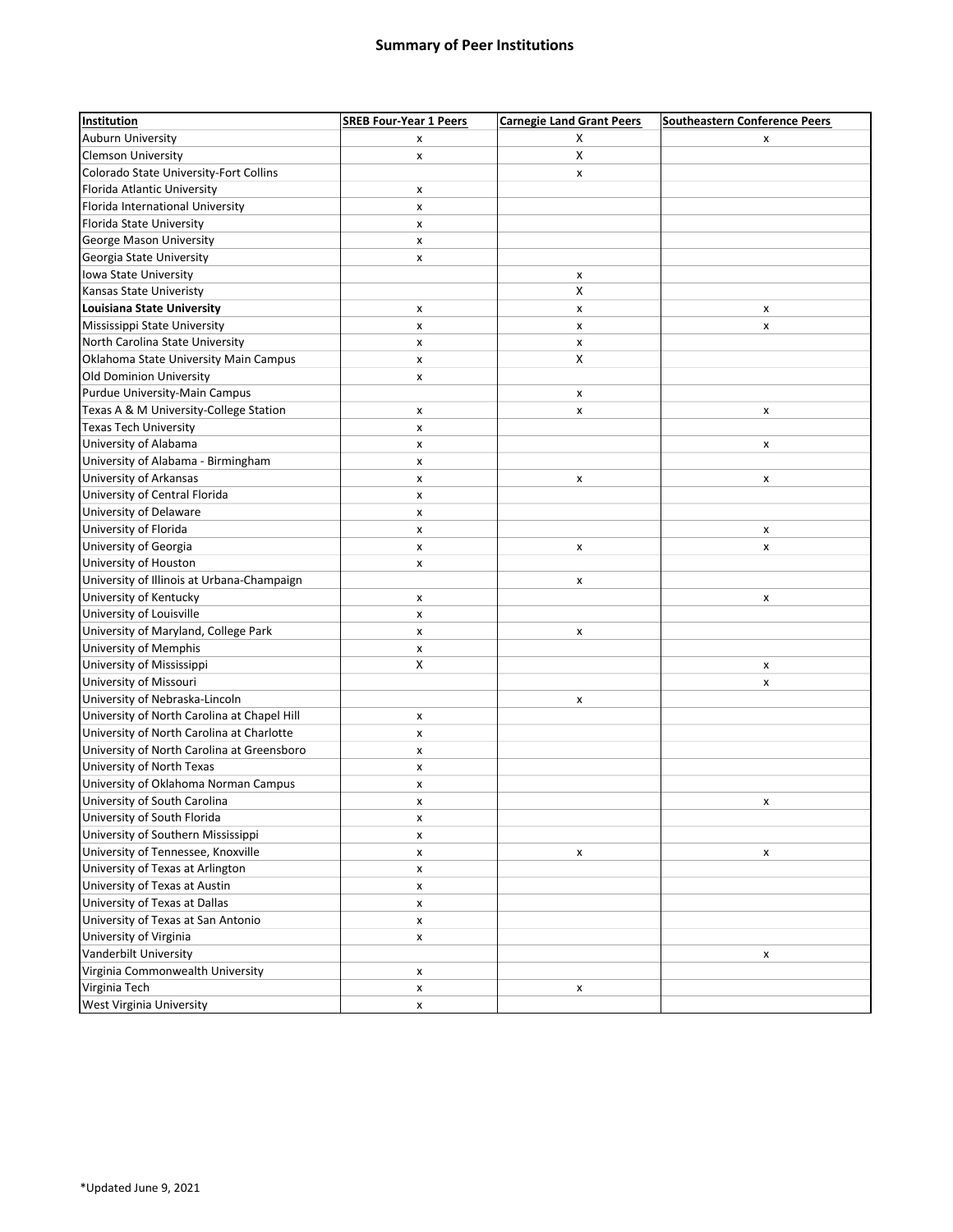## Southern Regional Education Board (SREB) Four-Year 1 Peers\*

| <b>Auburn University</b>                    |
|---------------------------------------------|
| <b>Clemson University</b>                   |
| Florida Atlantic University                 |
| Florida International University            |
| Florida State University                    |
| <b>George Mason University</b>              |
| Georgia State University                    |
| Louisiana State University                  |
| Mississippi State University                |
| North Carolina State University             |
| Oklahoma State University Main Campus       |
| <b>Old Dominion University</b>              |
| Texas A&M University                        |
| Texas Tech University                       |
| University of Alabama                       |
| University of Alabama - Birmingham          |
| University of Arkansas                      |
| University of Central Florida               |
| University of Delaware                      |
| University of Florida                       |
| University of Georgia                       |
| University of Houston                       |
| University of Kentucky                      |
| University of Louisville                    |
| University of Maryland, College Park        |
| University of Memphis                       |
| University of Mississippi                   |
| University of North Carolina at Chapel Hill |
| University of North Carolina at Charlotte   |
| University of North Carolina at Greensboro  |
| University of North Texas                   |
| University of Oklahoma Norman Campus        |
| University of South Carolina-Columbia       |
| University of South Florida                 |
| University of Southern Mississippi          |
| University of Tennessee, Knoxville          |
| University of Texas at Arlington            |
| University of Texas at Austin               |
| University of Texas at Dallas               |
| University of Texas at San Antonio          |
| University of Virginia                      |
| Virginia Commonwealth University            |
| Virginia Tech                               |
| West Virginia University                    |

 \*The Southern Regional Education Board (SREB) system was designed for making statistical comparisons among states. Institutions are classified based on size, role, breadth of program offerings, and comprehensiveness. LSU is assigned to the Four-Year 1 category, which includes institutions awarding at least 100 doctoral degrees distributed among at least 10 CIP categories, with no more than 50 percent in any one category.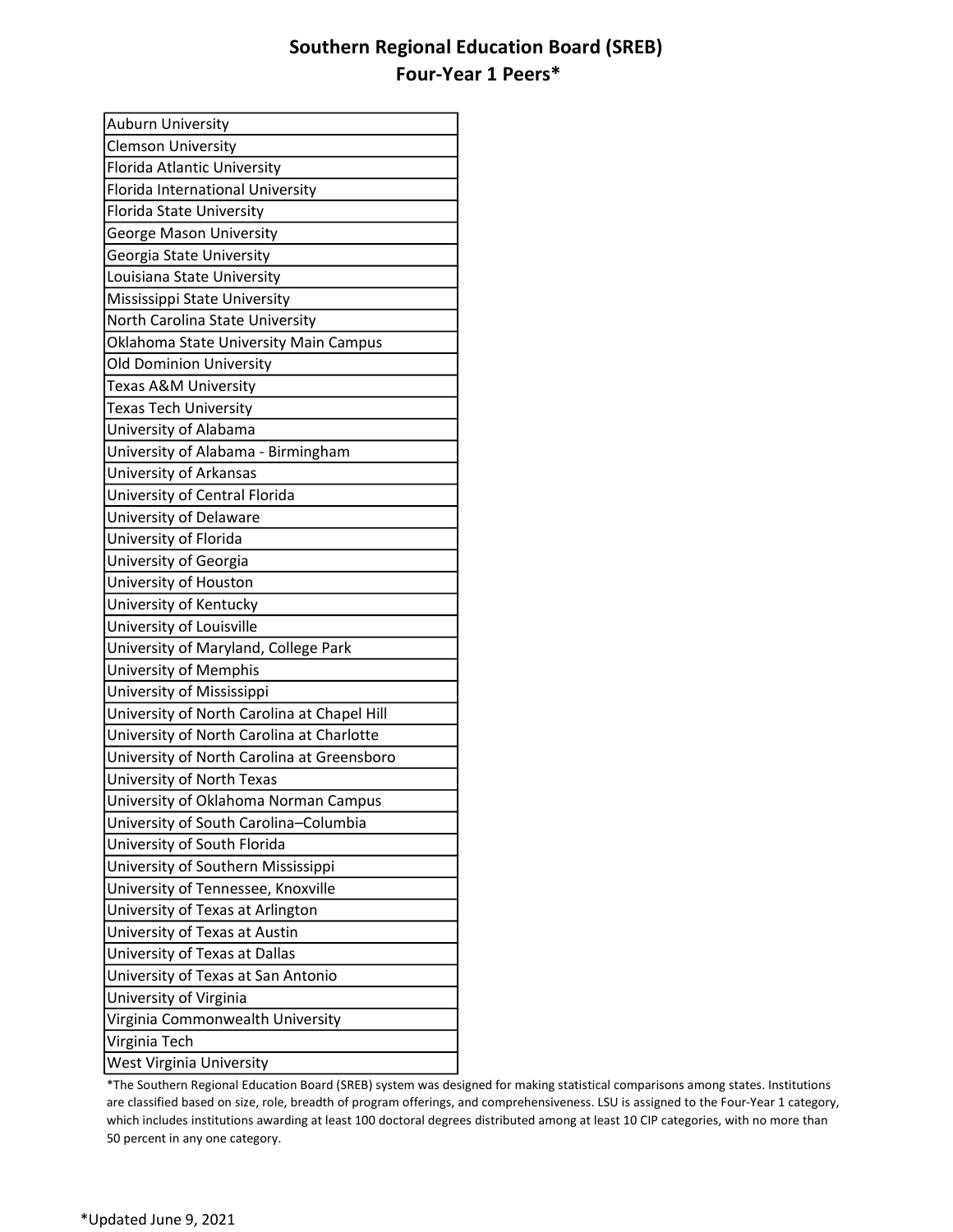| <b>Auburn University</b>                            |
|-----------------------------------------------------|
| <b>Clemson University</b>                           |
| Colorado State University-Fort Collins              |
| Iowa State University                               |
| Kansas State University                             |
| Louisiana State University                          |
| Mississippi State University                        |
| North Carolina State University at Raleigh          |
| Oklahoma State University Main Campus               |
| <b>Purdue University-Main Campus</b>                |
| Texas A & M University-College Station              |
| University of Arkansas                              |
| University of Georgia                               |
| University of Illinois at Urbana-Champaign          |
| University of Maryland-College Park                 |
| University of Nebraska-Lincoln                      |
| University of Tennessee, Knoxville                  |
| Virginia Polytechnic Institute and State University |
|                                                     |

 \*The Carnegie Land Grant peer group is made up of institutions that meet the following criteria: public universities with a land grant mission, Very High Research Activity according to Carnegie Classification, without a medical schooland located in the Midwest or the South.